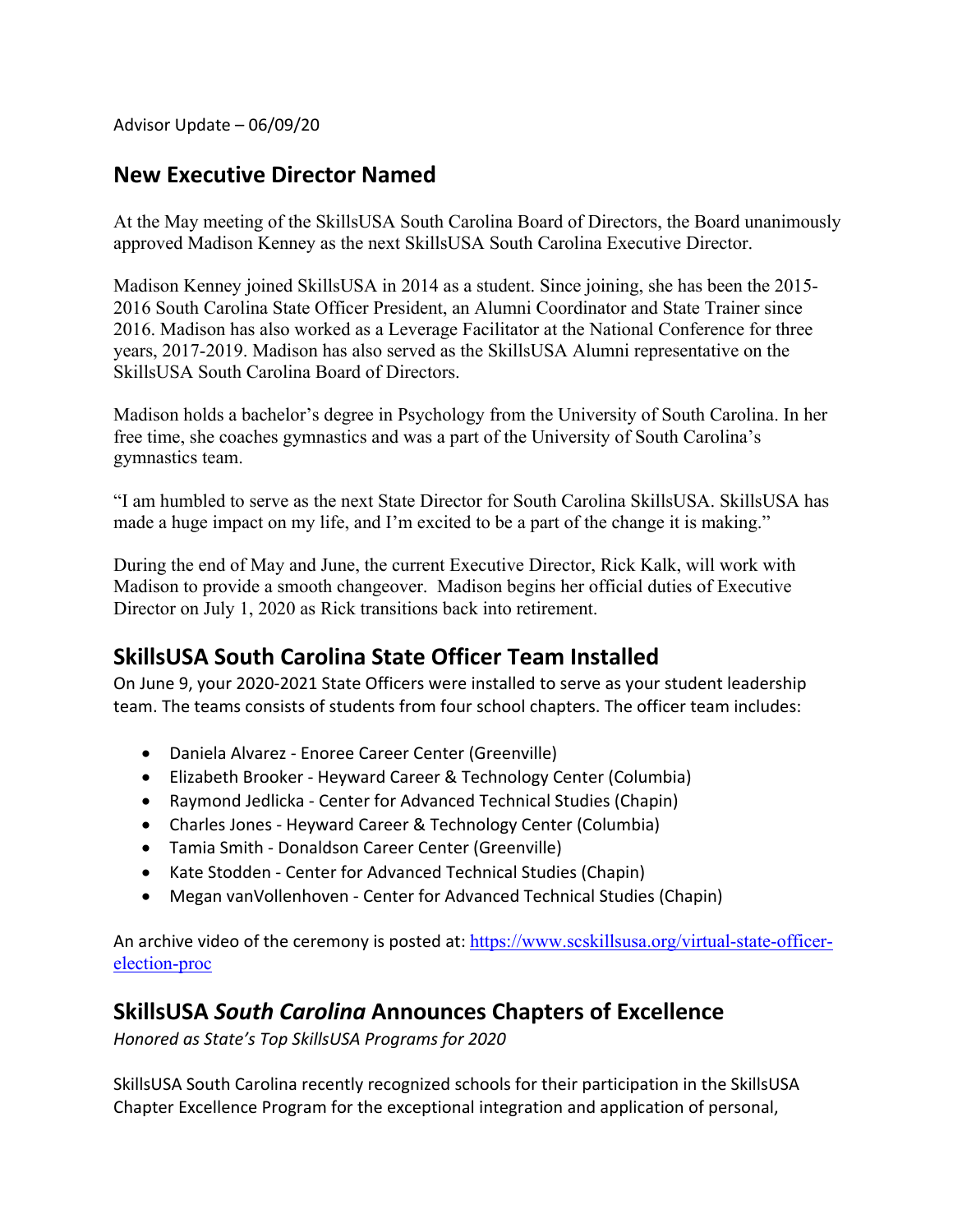workplace and technical skills in this school year's SkillsUSA chapter activities. SkillsUSA is one of the nation's largest individual membership student organizations.

The SkillsUSA Chapter Excellence Program promotes the intentional learning of personal skills, workplace skills and technical skills grounded in academics as outlined in the SkillsUSA Framework for student development. Achievement is measured by the effectiveness of students' efforts in implementing essential workplace skills including personal responsibility, integrity, work ethic and organization in chapter activities. The hands-on approach of this program actualizes the SkillsUSA mission of empowering members to become world-class workers, leaders and responsible American citizens. SkillsUSA is an educational opportunity for students enrolled in over 130 occupational areas integrated into the technical curriculum at our nation's career and technical education programs at the middle school, high school and college/postsecondary levels.

"The Chapter Excellence program represents the highest level in chapter achievement and community involvement," said Chelle Travis, executive director of SkillsUSA. "These students represent our future skilled workforce and will be future leaders in their communities. This is a tremendous honor for each school and validates these outstanding SkillsUSA programs as some of the best in the nation."

#### **SkillsUSA South Carolina 2020 Chapters of Excellence**

SkillsUSA chapters in the state achieving essential standards of excellence are honored as a SkillsUSA Quality Chapter. Chapters recognized for going beyond basic requirements receive bronze, silver and gold awards. The 2020 SkillsUSA Chapters of Distinction include:

#### *Gold The Center for Advanced Technical Studies, Chapin*

#### *Silver J. Harley Bonds Career Center, Greer*

#### *Quality Heyward Career Center, Columbia*

Chapters receiving the gold award define excellence and are also eligible for selection as a national Model of Excellence. These chapters each receive a classroom banner and a lapel pin for the advisor. A panel of judges will evaluate gold-level schools based on their goals, plan of action, results, evaluation and SkillsUSA Framework integration. Eight schools will be recognized for each component of the Framework in the areas of personal, workplace or technical skills. These 24 schools will then participate in a competitive process that includes interviews by business and industry partners. From the top 24 schools, only three national Models of Excellence programs will be named: one school for personal skills, one school for workplace skills and one school for technical skills. **The Center for Advanced Technical Studies, Chapin, has been selected as one of the 24 Models of Excellence programs** and will compete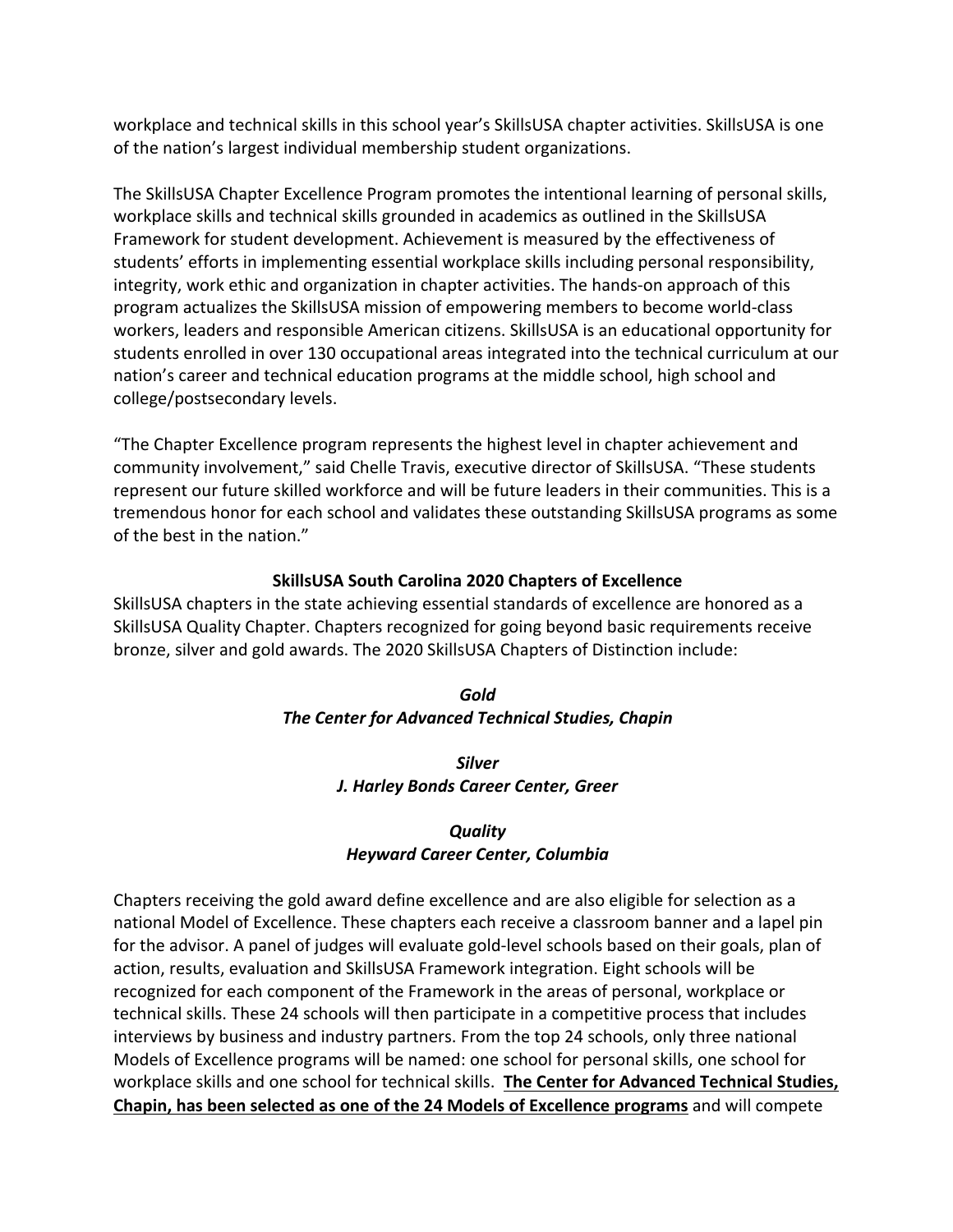for this national honor. The three programs selected as the national winners will be announced on Friday, June 26 during the virtual recognitions.

### **SkillsUSA South Carolina Advisor of the Year Advances**

#### *South Carolina Advisor Named Region II Advisor of the Year*

Joseph Chapmen, Law Enforcement Instructor and Lead Advisor at the Center for Advanced Technical Studies in Chapin has been selected as the 2020 SkillsUSA Region 2 Advisor of the Year. His dedication to the organization and his many accomplishments as a career and technical educator are evident and he has been selected as the overall winner for our region among all eligible candidates.

SkillsUSA Advisor of the Year finalists are our best advocates for the integration of the SkillsUSA Framework in CTE education. As a SkillsUSA instructor, you have successfully supported intentional, student-led learning and chapter activities as outlined in the Chapter Excellence Program and have prepared career-ready graduates.

To select the national Advisor of the Year, the five regional finalists will be interviewed by a committee comprised of business and industry, state directors and members of the national board of directors. All five finalists will be recognized, and the SkillsUSA Advisor of the Year will be announced, during a Virtual Recognition Session on Friday, June 26.

All SkillsUSA advisors are very special people who make a difference in the lives of students every day. You are the best of the best, and without teachers like you — dedicated to delivering the mission of SkillsUSA — we could not succeed in preparing America's future skilled workforce.

# **SkillsUSA South Carolina Bylaws Changes**

Throughout the past year, your SkillsUSA South Carolina Board of Directors has worked diligently to address updating the Constitution and Bylaws of the organizations to more closely align with those of the national office and other states. In doing so, the board has approved changing from a single Constitution and Bylaws document to two complimentary Bylaws documents and a set of established policies. The board approved these changes earlier in the year and recommended that they go into effect on July 1, 2020. In making these changes, there are additional positions on the board for Business and Industry, Post-Secondary and Alumni representatives. The updates also change the positions open to advisors to one (1) from each of the four (4) regions and created three (3) new At-Large positions.

The documents by be reviewed at the following links:

SkillsUSA South Carolina, Inc Bylaws SkillsUSA South Carolina Bylaws (Student Bylaws) SkillsUSA Policies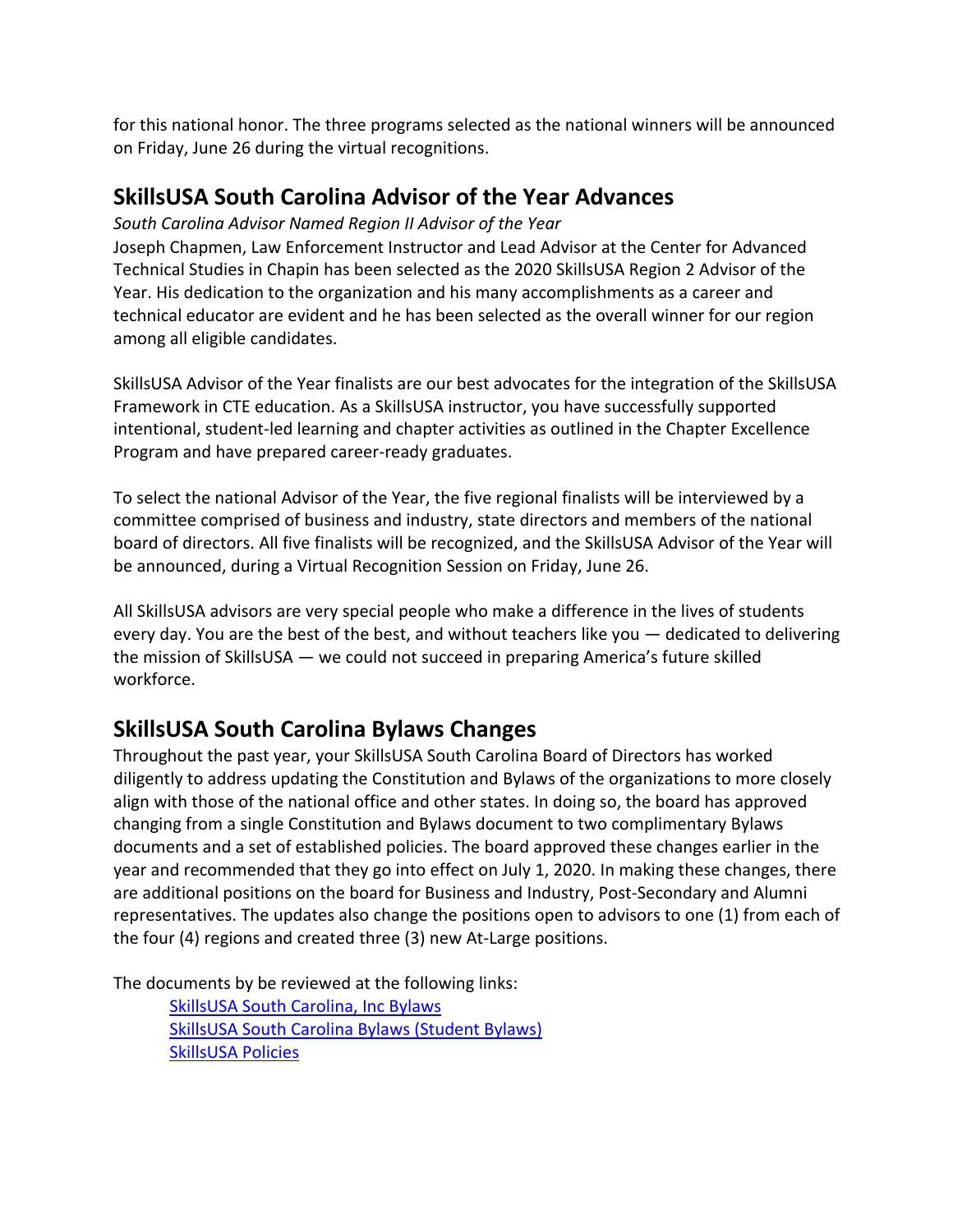# **From the SkillsUSA National Office**

# **Official Statement From SkillsUSA Executive Director Chelle Travis on SkillsUSA's Commitment to Our Members**

Dear SkillsUSA Family,

The painful events of the last two weeks — which represent a far longer history of social injustice to members of the Black community — should remind each of us of our shared responsibility to stand against the cruel and debilitating impact of racism and discrimination in all its many forms. To our SkillsUSA members who are part of the Black community, your lives matter, and we stand with you in solidarity and support.

I want you to know that I fully embrace my responsibility as the leader of this organization to provide a safe, empathetic, respectful, and supportive SkillsUSA work and learning environment for each one of you every day.

SkillsUSA has been inspiring positive life changes for members since 1965, but sometimes societal situations like those we're now witnessing call for a renewed commitment and expression of our core values. Those values form the foundation of SkillsUSA's mission: to empower our members to become world-class workers, leaders and responsible American citizens. That empowerment begins when our members know — beyond a shadow of a doubt — what the organization they're a part of stands for. That's why it's our responsibility to make it irrefutably clear that SkillsUSA utterly rejects racism in all its forms.

We reject — and stand against — any behaviors that fuel the vicious and self-defeating cycle of discrimination, hatred, oppression and violence, as well as practices that perpetuate systemic and structural inequities.

Making that position clear is where the empowerment begins, but it continues through our programs and curricula. An essential element of the SkillsUSA Framework, for example, is multicultural sensitivity and awareness. We must make it clear these are indeed "essential elements" of our core value system as an organization. As builders of tomorrow's workforce and shapers of our future citizens and communities, it is our responsibility to ensure that our actions are intentional in creating an environment where the seeds of racism and discrimination cannot find fertile ground in which to grow.

My commitment to you, our members, is that we will continue to proudly embrace that responsibility. Further, we will commit ourselves to identify areas where we can improve as an organization, from how the national office operates internally to the types of programs and experiences we deliver to our students and advisors. We will hold ourselves accountable for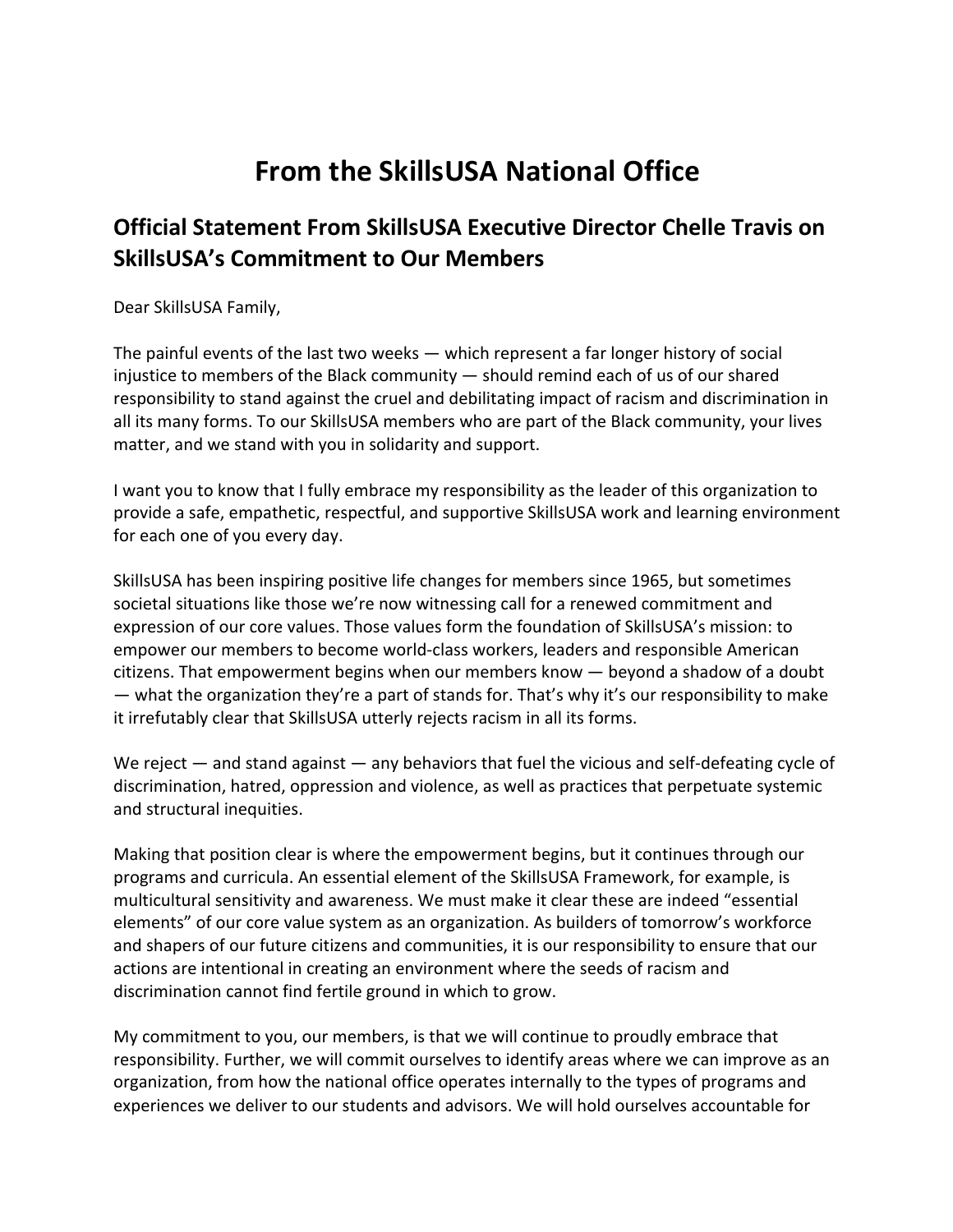ensuring  $-$  through actions, not just words  $-$  that we are living up to our diversity and inclusion statement, which is as follows:

"In keeping with a tradition of respect for the individuality of our members and our role in workforce development, SkillsUSA strives to ensure inclusive participation in all of our programs, partnerships and employment opportunities. SkillsUSA's diversity encompasses differences in ethnicity, gender, language, age, sexual orientation, religion, socio-economic status, physical and mental ability, thinking styles, experience and education. We strive to make all members, partners and employees feel welcomed and valued in the SkillsUSA family. SkillsUSA believes in treating all people with respect and dignity. We want SkillsUSA to be regarded as a 'membership organization of choice' — one that encourages all individuals to be involved."

True change will only come when, one-by-one, we accept our responsibilities to create positive environments of inclusion and support wherever we are and whenever we can. I assure you that SkillsUSA will live up to its responsibility, and we welcome your ideas and suggestions along the way. With your help, we will continue to change lives for the better as we build a diverse, highly skilled workforce all Americans can be proud of and communities where we all feel safe, empowered, valued, and respected.

Chelle

# **"SkillsUSA Grad Night 2020" Archived Video Now Available**

It was an exciting moment for the SkillsUSA family on Wednesday, May 27, when we held a virtual celebration to highlight all of SkillsUSA's 2020 graduates.



Hosted by four of our talented 2019-20 SkillsUSA national officers, the 30-minute online event streamed live on Facebook, YouTube and Instagram,. The event featured music, messages of inspiration and a keynote address from Snap-on Incorporated Chairman and CEO Nick Pinchuk. Also speaking were SkillsUSA Executive Director Chelle Travis and SkillsUSA Board of Directors President Jennifer Worth.

Pinchuk spoke about SkillsUSA and the need for essential skills and essential workers now more than ever: "You see, the capabilities you learn at SkillsUSA are those that are needed to support our country in the turbulence. Now eventually, hopefully soon, the skies will clear and the virus will go away, and we'll return to our normal life. And historians at that time will start documenting this, period and when they do, they will write about the contributions of the workers and their skills and how they delivered us and kept us afloat in the flood. They will write about you and SkillsUSA. This is your time."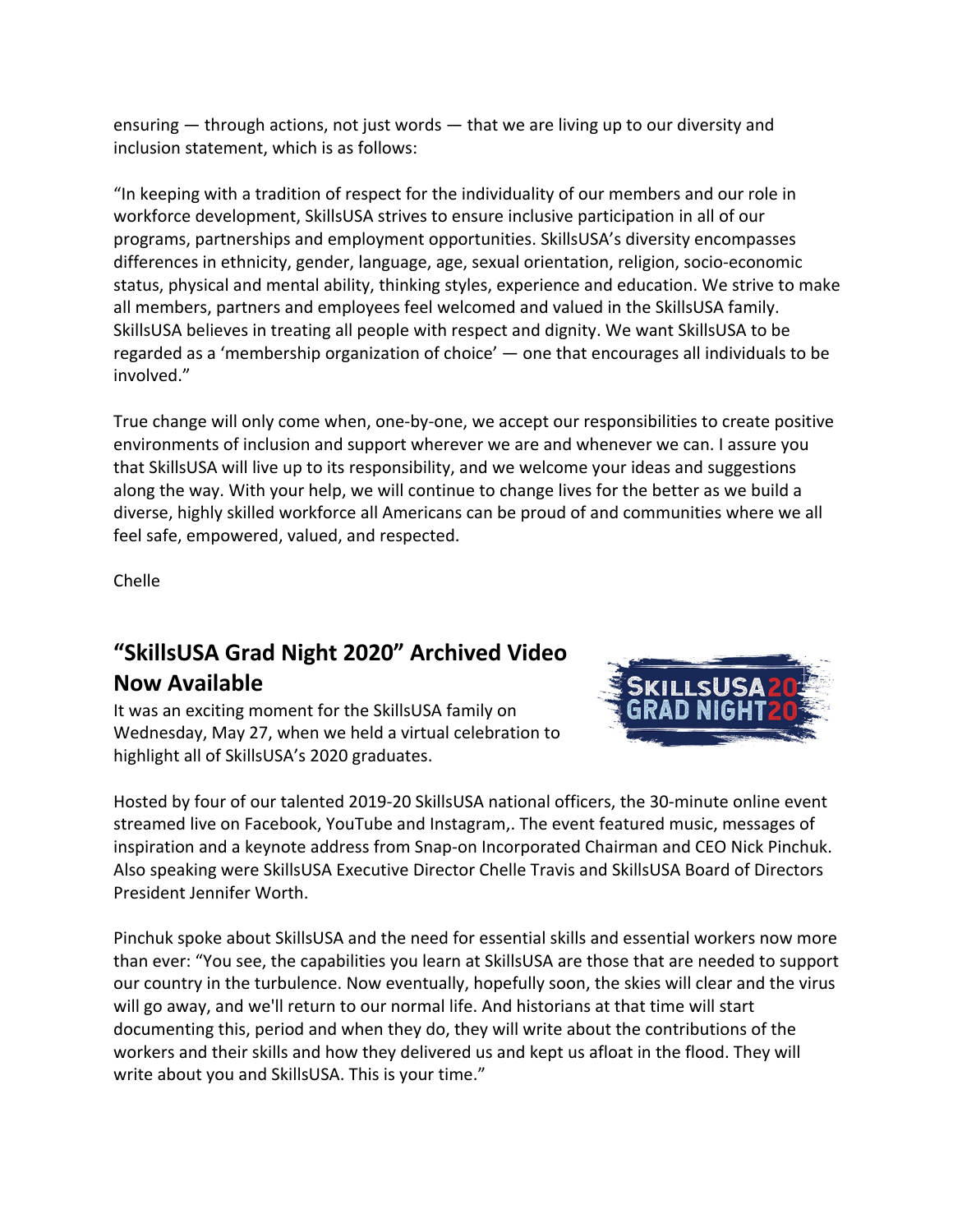If you missed this great speech and the live event, you can view the archived version on our YouTube or Facebook page and celebrate the success of our SkillsUSA members. Be sure to share the links, too!

#### **YouTube:** *https://youtu.be/xV7-tqk67jc* **Facebook:** *https://www.facebook.com/SkillsUSA/videos/705104440250268/*

### **NLSC Virtual Recognition Session**

Join us virtually on June 26, 2020, for the NLSC Virtual Recognition Session. This year's session will give us an opportunity to be apart "together" while we recognize key supporters and leaders in SkillsUSA. We will host three 30-minute segments at 3 p.m., 5 p.m. and 7 p.m. EDT, during which we will recognize our Pin and T-shirt Design Challenge winners and present awards for Advisor of the Year, Outstanding Educator, President's Volunteer Service Award, Student2Student, Alumni, Honorary Life, and Chapters of Excellence. We will also meet some of our sponsors and hear a retiring address from Jarod Harris, SkillsUSA's national high school parliamentarian. Finally, we will announce the 2020-21 SkillsUSA national officer team. Look for a schedule and more information soon about how to participate and watch.

### **Free E-Learning Resources from Klein tools**

Klein Tools, a SkillsUSA partner, is providing new content for e-learning. They have developed a Tools 101 video for instructors and students on tool selection and maintenance. The videos are broken down into four segments.

To access the videos, you'll need to first complete the short form here, after which, you'll be directed to the content: www.surveymonkey.com/r/Tools101\_2020

# **SkillsUSA Seeks "Essential Skills, Essential Workers" Stories**

Recently, we asked states to share with us which SkillsUSA chapters are building or donating personal protective equipment (PPE) in light of the current pandemic. SkillsUSA is pulling together a few brief stories to highlight those chapters in our publications and social media.

In addition to healthcare stories, we also seek essential workers in fields such as automotive technology, culinary arts, welding, cabling or other areas where CTE skills are supporting communities during the current crisis. If you know of any students, advisors or chapters who are helping in this way, please share those stories and contact information so we can get the details. Photos are also greatly appreciated! Send your materials to Jane Short at jshort@skillsusa.org.

# **Essential SkillsUSA Collection from the SkillsUSA Store**

The SkillsUSA Store is working to help showcase the essential nature of SkillsUSA as an organization. Members, advisors, educators and alumni alike should have the utmost pride in their work and should have every opportunity to outwardly express that pride. This summer,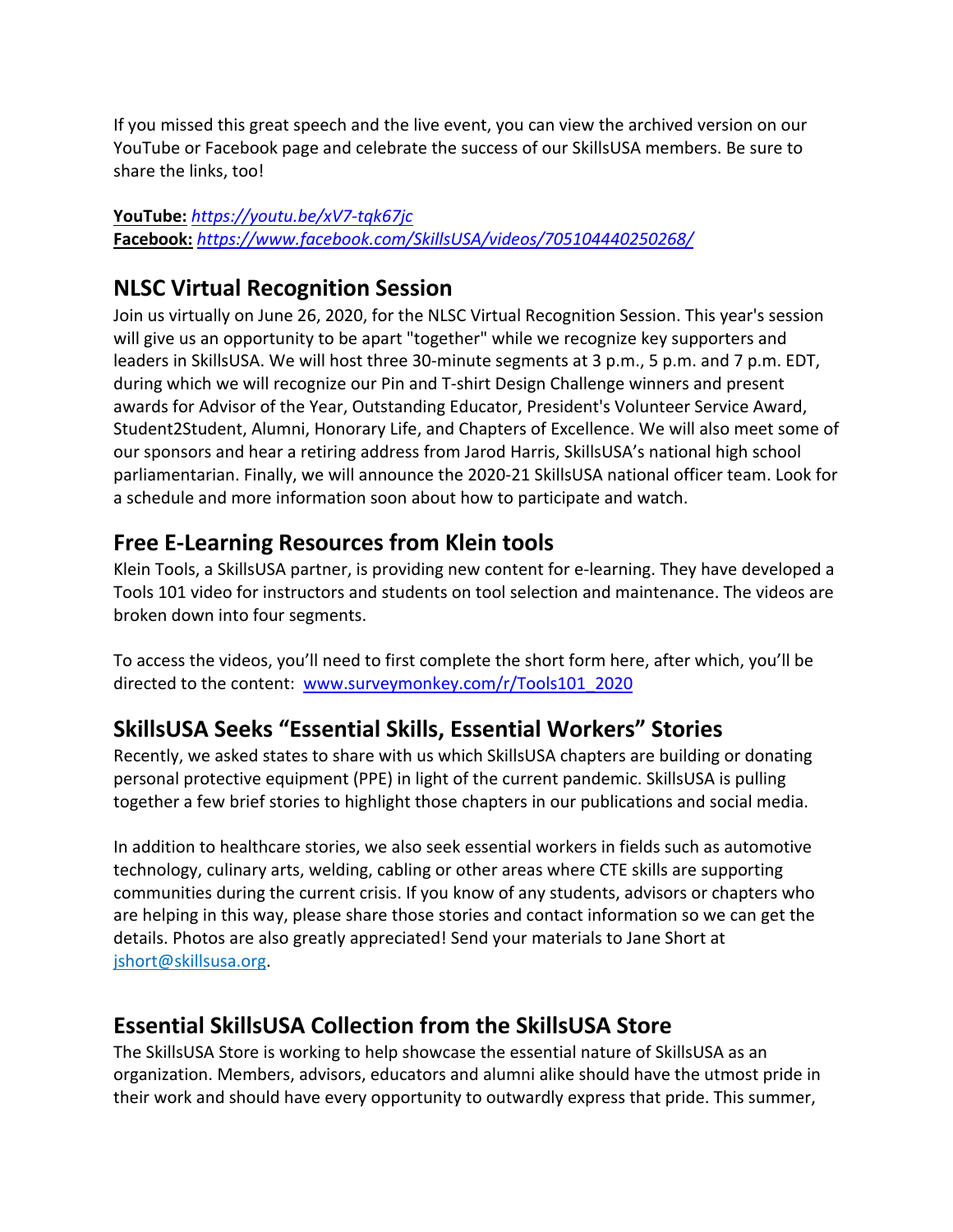the SkillsUSA Store is introducing a collection of limited-time Essential Skills Essential Workers products, with new exciting options rolling out each week. Follow the @SkillsUSAStore Instagram page for new product alerts and check out the store homepage each week to see what's new!

### **The SkillsUSA Digital Cinema Contest begins on June 22, 2020.**

That's right, the show must go on!

Every SkillsUSA-registered school in the country is encouraged to rally the best of their Digital Cinema students to go head-to-head in competition for major prizes this summer. To participate, register your school for free on SneakOnTheLot.com. Add your students to the class and get started with the "SkillsUSA Digital Cinema Contest 2020" course. Each student will need to complete the course.

A large part of being a great filmmaker is knowing those talented individuals who came before you and being familiar with their work. As part of the contest, students will be asked to make their films in the style of one of the following directors:

- Steven Spielberg (Close Encounters of the Third Kind, E.T., Raiders of the Lost Ark)
- Nora Ephron (You've Got Mail, Sleepless in Seattle, Julie and Julia)
- Alfred Hitchcock (Rope, North by Northwest, Rear Window)

Here's the trick: You don't know which director is going to be chosen. The students must be familiar with each director's style before the contest begins. We have provided three films to watch from each director. They can start this portion of the contest whenever they like. The more you know about these three directors, the better. The chosen director will be announced at 7:00 a.m. PT on June 22.

To see how familiar you are with the chosen director, judges will be looking for camera movement, composition, blocking, lighting, pacing and music. All participants are encouraged to follow all of their state and local laws concerning COVID-19 protection. We want you all to stay safe and obey your local guidelines.

The contest begins on June 22 and will run for an entire week. The contest will end on June 26 at 11:59 p.m. PT. Film uploads must be completed prior to that time. Make sure you do not wait until the last minute to upload your films.

#### **Equipment**

Students may use any equipment they can get their hands on. Some students may have access to better equipment than others, but the true test of any great filmmaker is their own level of creativity. We see this over and over in Hollywood. The lack of money, equipment and resources often forces the filmmakers to be more creative. This creativity is what makes a great film. On The flip side, having all the money, equipment and resources often does not make for a